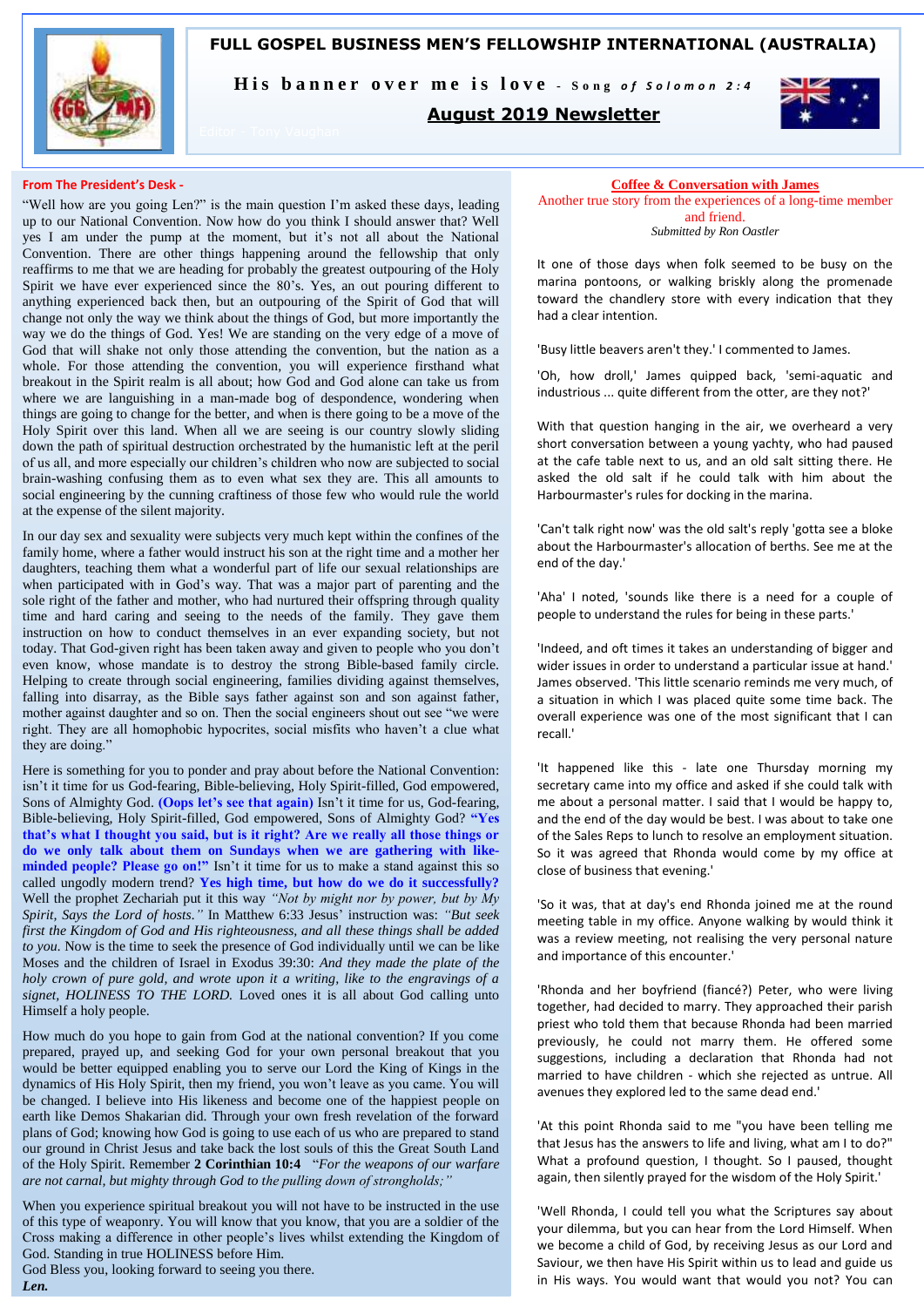receive Him right here and now by committing yourself to Him. Can we pray together to that end?' So it was that Rhonda fulfilled the scripture:

"*For it is with your heart that you believe and are justified, and it is with your mouth that you profess your faith and are saved." Romans 10:10 NIV*

*'*Then after praying for Rhonda, I took a bible from the shelf and suggested she read the Gospel of John which tells of the love of Jesus and the Father - and the Book of Acts which tells of the enabling power of the Holy Spirit ... Then I bid her God's blessing and good evening.'

'The next day Rhonda said "I've read all of the Gospel of John and the Book of Acts, what should I read next?" How wonderful ... so then two things then happened. I suggested some further scripture reading, plus I called an on-fire Spirit filled Anglican minister who was rector of a church close by where Rhonda was living. They agreed to look after her come Sunday and shepherd her in her new-found faith. Which they did - and the Holy Spirit started an exciting work in her life.'

'Come Monday I asked about her experience of Sunday, to which Rhonda replied "It was wonderful. I loved the service. The minister's daughter-in-law looked after me and we went home to the rectory for lunch and a rest, and then I went back to church for the evening service." '

'The next week was similar. When questioned about her Sunday, Rhonda replied "It was wonderful ... and they had a water baptismal service, like the bible teaches, so I got baptised last night". The Holy Spirit was doing a quick and thorough work in Rhonda's life - beyond even my expectations.'

'Another week and Rhonda's report on Monday morning was: "I had a wonderful experience of the Holy Spirit yesterday and have had trouble speaking in English today!" Baptised in the Holy Spirit - all part of the progressive revelation and blessing that the Lord had for her.'

'I was expecting almost anything the next week, and was not disappointed. Before I could really ask what was happening in her life Rhonda volunteered: "I was reading in Corinthians where it says to not be unequally yoked with unbelievers. The principle applies to business partnerships but also to life partnerships. So I told Peter that I couldn't marry him while he was an unbeliever, and he would have to go back and board with his folks." So the Lord Himself had told Rhonda what to do about her intended marriage.'

'You may remember me telling you about Peter coming to faith through a dear brother in our Fellowship? Well, Rhonda and Peter did finally marry and I was asked to propose the toast to the Bride and Groom at their wedding. What a privilege - and what a beautiful account of the ways of the Holy Spirit in reconciling precious souls unto Himself. We play an effective part when we allow Him to guide us.'

## REMEMBERING ANITA COBBY: **FORMER CHIEF INSPECTOR GARY RAYMOND**



BY CLARE BRUC[E HOPE MORNINGS](https://hope1032.com.au/show/hope-mornings/) *(Gary is a member of the Blacktown Chapter, Sydney)*

**If you believe in the power of prayer, say a quiet word of thanks that in 1986, Chief Inspector Gary Raymond was at work on the case of Anita Cobby's murder.**

When he wasn't sifting through evidence, tracking down leads and making arrests—Gary was taking moments to pray, asking God to help bring clarity and justice. As a Christian who worked in the police force for decades, the retired inspector says he did a lot of his investigations 'on his knees'.

"I'd tuck myself away somewhere and just bow in prayer and say, 'Lord, this is your investigation, I'm handing this over to you, show me where to go, what to do'." It's more than 30 years since the infamous rape and killing of Cobby, a young nurse at the time, at Prospect in Sydney's West. Gary chatted to Hope 103.2's Katrina Roe about his memories of that time—and there are many.

#### **The Memories Never Leave**

"Memories stay," he said, of the shocking time. "Firstly there's the shock that something like this happened. Even as a seasoned detective, you go into disbelief and denial and anger, that people could do this to somebody else. "Then after that, speaking to the family left behind is devastating, to see their sorrow, their emptiness. It's like being hit by an emotional freight train.

There's the sensory stimuli of the crime scene, the sights, sounds, smells and touches of that, which very much impact. And finally, there's dealing with the offenders. "When you eyeball those who have done such horrific things, it's really emotionally quite testing. But we've got to remain professional and fairly stoic, so that we can gather the evidence together… so we can make a good solid brief around that."

#### **Community Outrage over Anita Cobby's Murder**

The community's reaction to the killing of Anita Cobby was a mixture of "outrage and fear" at the time, says Gary. "As it came out that she'd been abducted, brutally raped, tortured and murdered, there was fear—because [the offenders] hadn't been arrested, and [we] didn't know who it was, where they were, and in our minds, and in the community's minds, was [the question]: will they offend again?"

#### **Tracking Down the Five Offenders**

Pulling together evidence and tracking down the five men involved in the murder was like piecing together a puzzle, Gary says. There was evidence from witnesses, forensic evidence, and testimonies gathered by hitting the streets and talking to street kids, drug users, prostitutes and pub security staff. Once there was enough evidence, Gary says, they "arrested them one by one". "We were confident," he recalls. "We had a major break where the main offender, John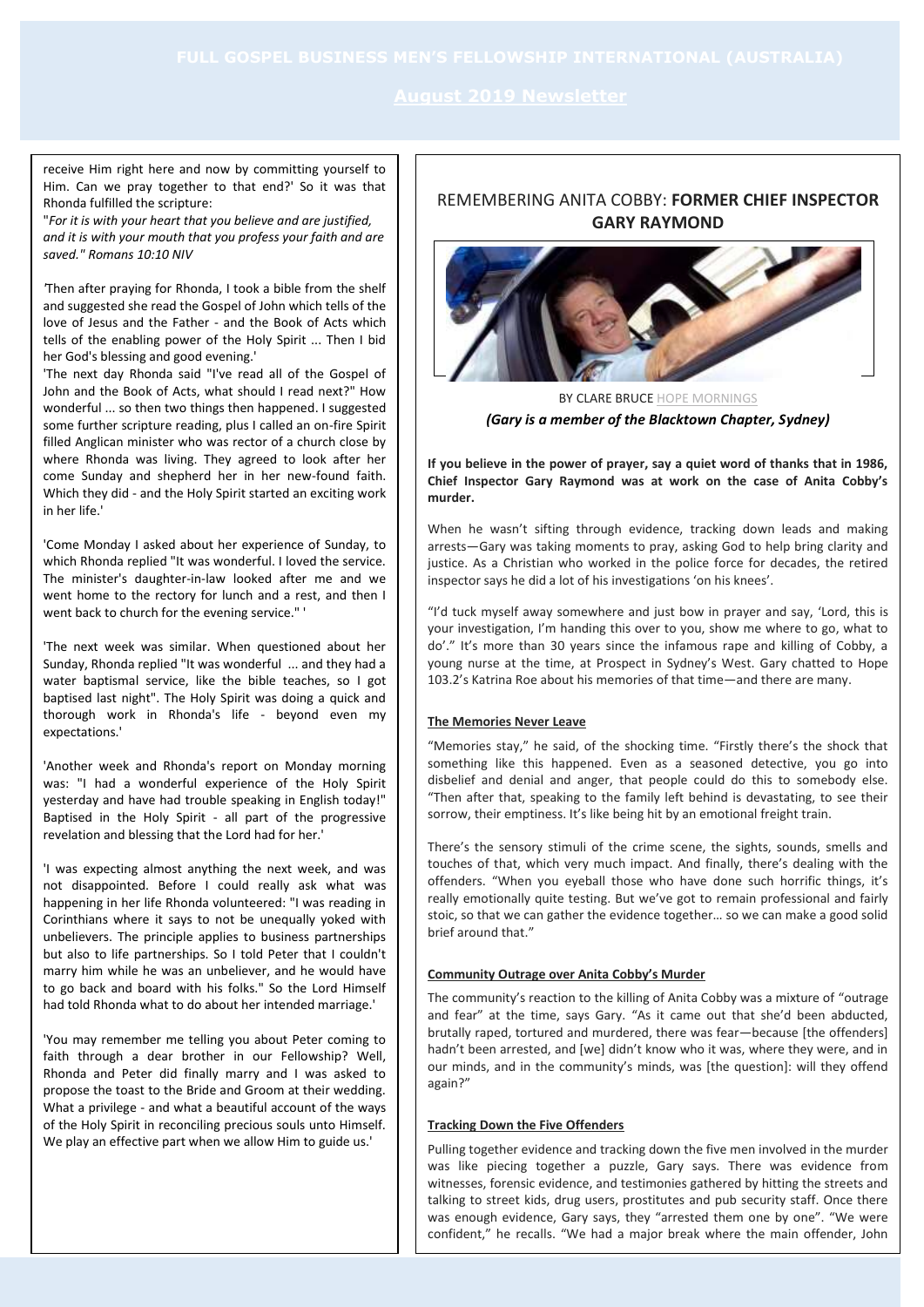Travers, one of his relatives or friends brought him some cigarettes down into the cells. We'd arrested him over a stolen car…he actually confessed to her, [during] the visitation. She was shattered… she came and saw us, and our team got a warrant for a listening device. She went back down in the cells later on, and he confessed on tape under a Supreme Court warrant.

"When we interviewed the other offenders, they confessed what Travers had done." Having worked on heart-wrenching cases like the Cobby murder, Gary Raymond says that he's learnt, about humanity's very good and very bad sides. "Dealing with murder, and serious crimes like child sexual assault, really makes you see how low humanity has got from that time in the Garden of Eden, where the fall happened and sin came into the world and shattered it," he said.

But it's not all bad news: "I've learnt that there's a lot of good in people; as police officers we see a lot of bad people but they're only a minority." Among the many good people he's met, who have risen up to make a difference, were Anita Cobby's parents Garry and Grace (Peg) Lynch. Both now deceased, the couple were gracious, courageous people who went on to help the families of other murder victims, and were involved in forming the Homicide Victims Support Group.

The group is also launching a new trauma centre called Grace's Place, named after Grace Lynch, which will be a refuge for children who survive a family murder.

#### **Dealing With the Trauma of a Murder Case**

When Gary Raymond is asked how he handled the traumatic situations that he saw in his policing career, he says prayer was the key. "As a Christian cop I always do what I call a 'flick-pass'," he says, referencing a football move. "Whenever I was traumatised by the world, I'd say, 'Jesus, I didn't die on the cross for this—you did. I'm handing this over to you and I want you to comfort me as you've promised, and give me that peace'. I always imagined that Jesus was a detective partner with me and we'd be working on cases together".

His love for me and his forgiveness for the mistakes I make, is unbelievable—but believable!" And it seems the Lord used Gary in many powerful ways. Working in Police Rescue, he was very passionate about his role as a suicide crisis negotiator, talking people back from the brink of suicide. Partnering with Jesus also meant that Gary prayed for those he came into contact with. He often prayed for witnesses and victims of crime, as well as many offenders: "The Lord led a number of offenders to himself through me, after their arrest," he said.



**EVENTS – See webpage for details**